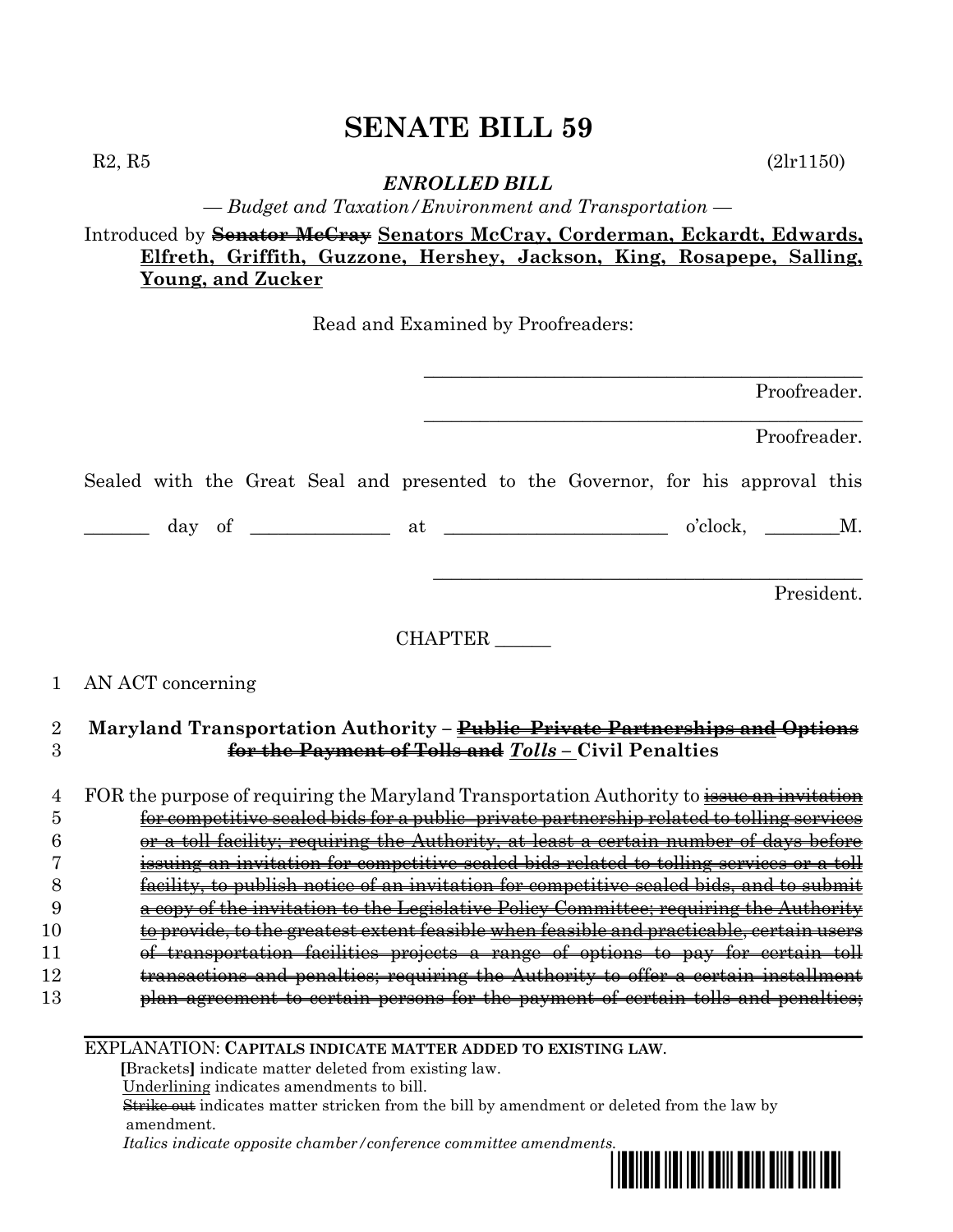requiring the Authority to offer certain account holders a certain option to be billed for certain toll charges in certain installment amounts under certain circumstances; authorizing the Authority to refer certain unpaid tolls and penalties delinquent accounts to the Central Collection Unit for collection; requiring the Authority to recall certain unpaid video tolls and penalties from the Central Collection Unit under certain circumstances; requiring the Authority to waive certain penalties *civil penalties assessed for certain toll violations* under certain circumstances; requiring

- the Authority to *reimburse certain civil penalties and* notify certain individuals eligible for a certain reimbursement; and generally relating to the Maryland Transportation Authority and the payment of tolls and civil penalties *civil penalties*
- *for toll violations*.

| 12 |  |  | BV repeating and reconocting with amondments             |
|----|--|--|----------------------------------------------------------|
|    |  |  | <del>DI repeating and rechaeting, with amendments,</del> |

- Article State Finance and Procurement
- Section 3–302
- Annotated Code of Maryland
- (2021 Replacement Volume)
- BY adding to
- Article State Finance and Procurement
- Section 10A–202.1
- **Annotated Code of Maryland**
- (2021 Replacement Volume)
- $BY$  adding to
- Article Transportation
- Section 4–408
- Annotated Code of Maryland
- (2020 Replacement Volume and 2021 Supplement)
- *BY repealing and reenacting, without amendments,*
- *Article – Transportation*
- *Section 21–1414(b)*
- *Annotated Code of Maryland*
- *(2020 Replacement Volume and 2021 Supplement)*
- BY repealing and reenacting, with amendments,
- Article Transportation
- Section 21–1414 *21–1414(h)*
- Annotated Code of Maryland
- (2020 Replacement Volume and 2021 Supplement)
- SECTION 1. BE IT ENACTED BY THE GENERAL ASSEMBLY OF MARYLAND, That the Laws of Maryland read as follows:

**Article – State Finance and Procurement**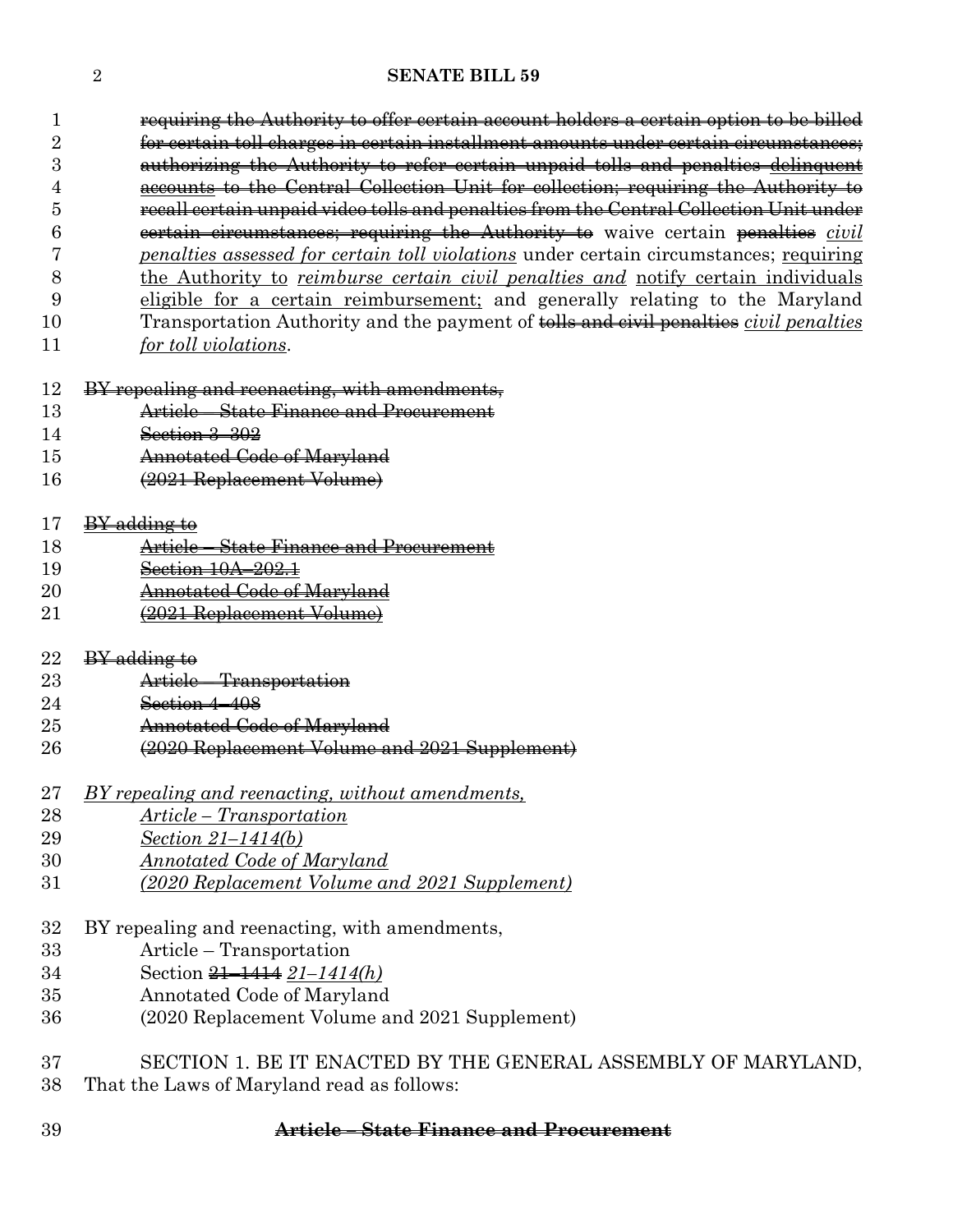#### $1 \frac{3-302}{2}$

 $(a)$   $(1)$  Except as otherwise provided in subsection (b) of this section, paragraph (2)(ii) of this subsection, or in other law, the Central Collection Unit is responsible for the collection of each delinquent account or other debt that is owed to the State or any of its officials or units.

 $\left(2\right)$   $\left(4\right)$  Except as provided in subparagraph (ii) of this paragraph, an official or unit of the State government shall refer to the Central Collection Unit each debt for which the Central Collection Unit has collection responsibility under this subsection and may not settle the debt.

10 (ii) A public institution of higher education may not refer a 11 delinquent student account or debt to the Central Collection Unit unless, in accordance 12 with § 15-119 of the Education Article:

13 1. the delinquent account or debt has not been settled by the 14 end of the late registration period of the semester after the student account became 15 <del>delinquent; or</del>

16 2. the student has not entered into or made timely payments 17 to satisfy an installment payment plan.

18 (3) For the purposes of this subtitle, a community college or board of 19 trustees for a community college established or operating under Title 16 of the Education 20 Article is a unit of the State.

21  $\qquad \qquad \textbf{(b)}$  Unless, with the approval of the Secretary, a unit of the State government 22 assigns the claim to the Central Collection Unit, the Central Collection Unit is not 23 responsible for and may not collect:

- $24$   $\qquad \qquad \text{4}$  any taxes;
- 25  $\left(2\right)$  any child support payment that is owed under § 5–308 of the Human 26 Services Article;
- $27$   $\leftrightarrow$   $\leftrightarrow$  any unemployment insurance contribution or overpayment;
- 28  $(4)$  any fine;
- $29 \qquad \qquad \textcircled{\textcircled{\textcirc}} \qquad \text{any court costs};$
- 30 <del>(6)</del> any forfeiture on bond:

 $31$  (7) any money that is owed as a result of a default on a loan that the 32 Department of Commerce or the Department of Housing and Community Development has 33 made or insured: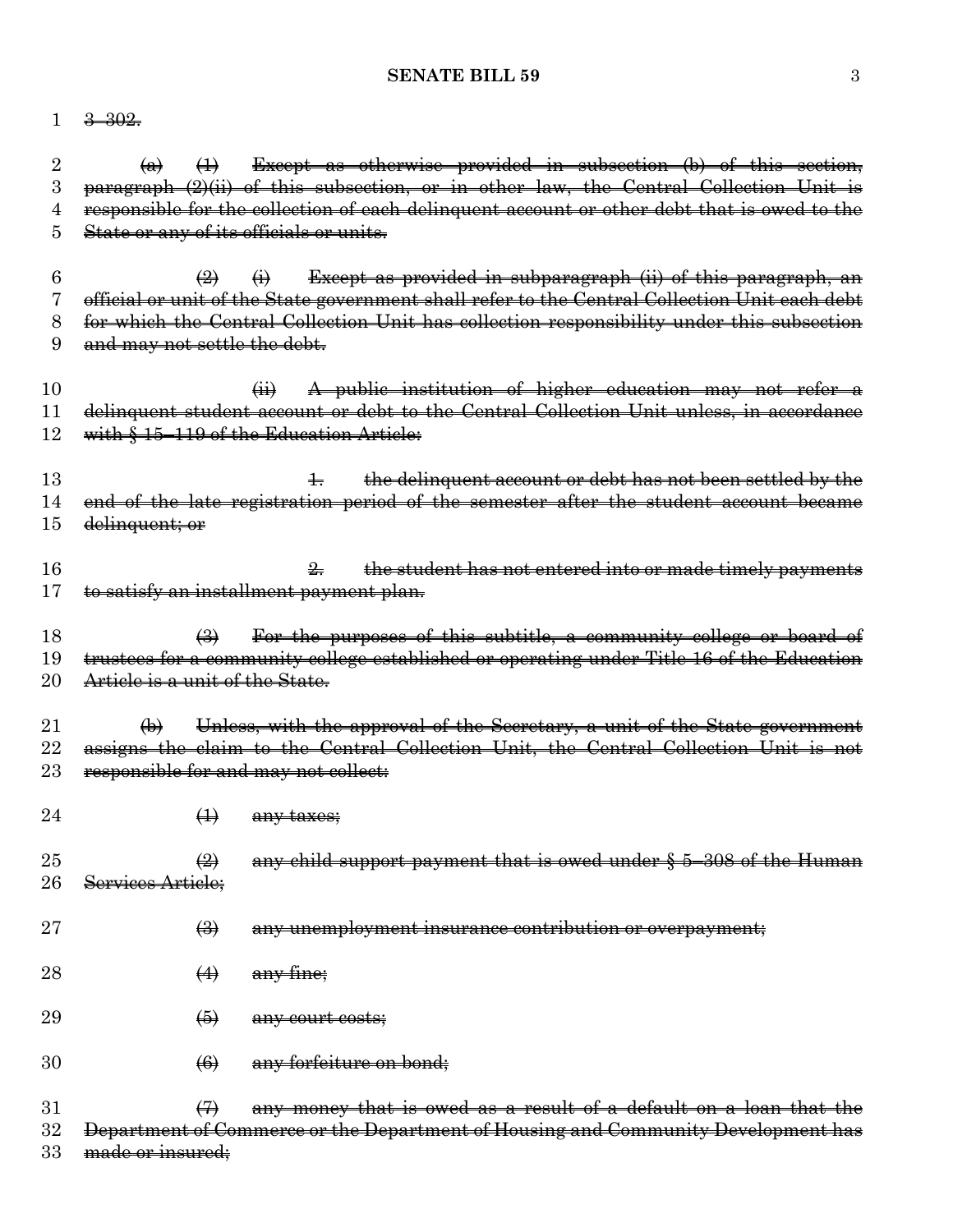- **SENATE BILL 59**
- (8) any money that is owed under Title 9, Subtitles 2, 3, and 4 and Title 20 of the Insurance Article; **[**or**]** (9) any money that is owed for unpaid video tolls and associated civil penalties under § 21–1414 of the Transportation Article under a delinquent account associated with a person residing outside the State**; OR (10) ANY MONEY THAT IS OWED UNDER A DELINQUENT ACCOUNT FOR UNPAID VIDEO TOLLS OR VIDEO TOLLS AND ASSOCIATED CIVIL PENALTIES AND IS RECALLED BY THE MARYLAND TRANSPORTATION AUTHORITY UNDER § 21–1414(H) OF THE TRANSPORTATION ARTICLE**. 10  $\leftarrow$   $\leftarrow$  The Central Collection Unit shall be responsible for the collection of each delinquent account or other debt that is owed to a community college established or operating under Title 16 of the Education Article if the board of trustees for the community 13 college: (1) adopts a resolution appointing the Central Collection Unit as the collector of delinquent accounts or other debt; and (2) submits the resolution to the Central Collection Unit. **10A–202.1. (A) (1) FOR A PUBLIC–PRIVATE PARTNERSHIP RELATED TO TOLLING SERVICES OR THE CONSTRUCTION, MAINTENANCE, OR OPERATION OF A TOLL FACILITY, THE MARYLAND TRANSPORTATION AUTHORITY SHALL ISSUE AN INVITATION FOR COMPETITIVE SEALED BIDS. (2) EXCEPT AS OTHERWISE PROVIDED IN THIS SECTION, THE MARYLAND TRANSPORTATION AUTHORITY SHALL ISSUE AN INVITATION FOR COMPETITIVE SEALED BIDS IN ACCORDANCE WITH § 13–103 OF THIS ARTICLE. (B) AT LEAST 60 DAYS BEFORE ISSUING AN INVITATION FOR COMPETITIVE SEALED BIDS RELATED TO TOLLING SERVICES OR THE CONSTRUCTION, MAINTENANCE, OR OPERATION OF A TOLL FACILITY, THE MARYLAND TRANSPORTATION AUTHORITY SHALL: (1) PUBLISH NOTICE OF AN INVITATION FOR COMPETITIVE SEALED BIDS: (I) ON A BID BOARD OR EMARYLAND MARKETPLACE; OR (II) IN A NEWSPAPER, PERIODICAL, OR TRADE JOURNAL; AND**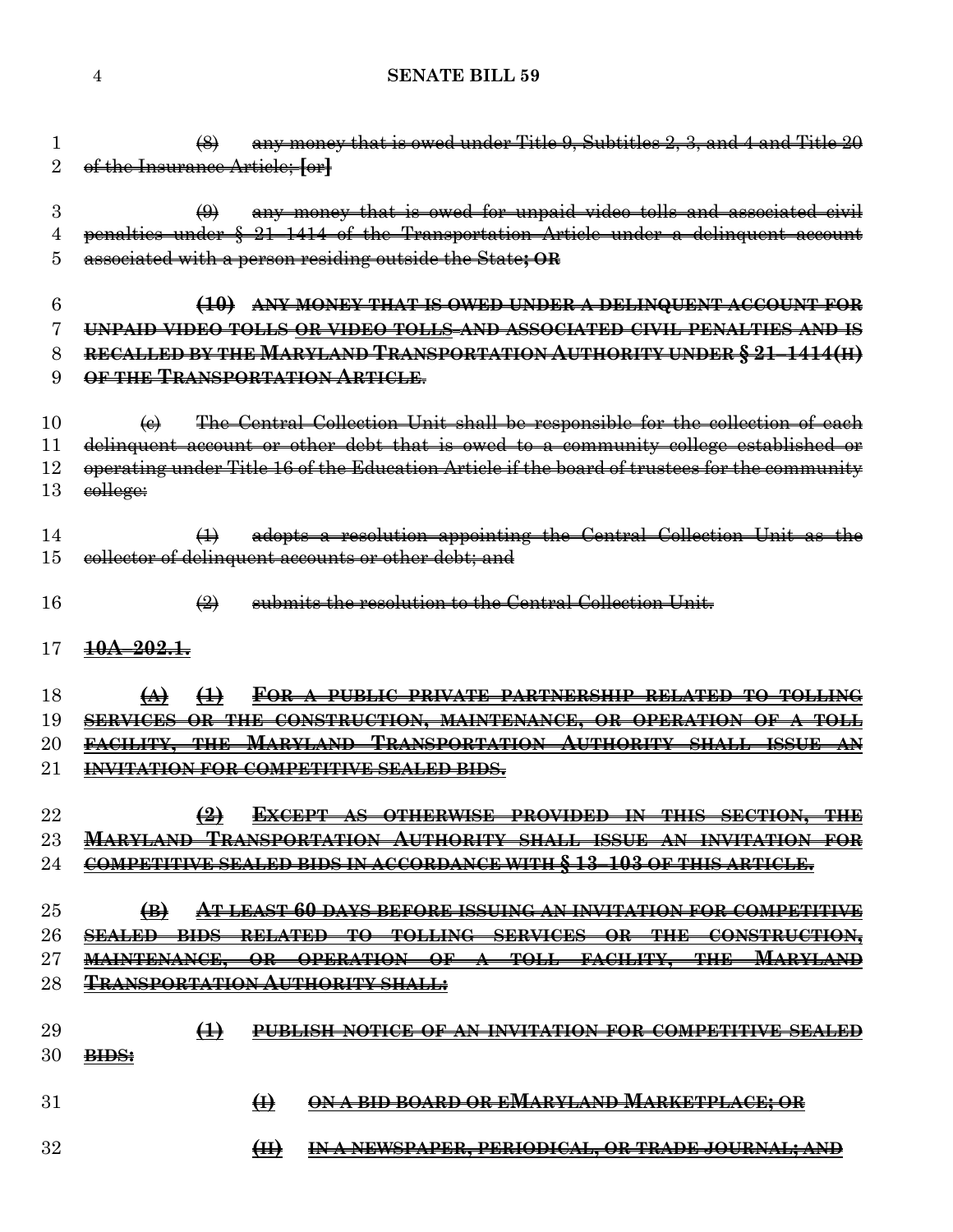| 1              |                                                                             | $\leftrightarrow$                                     | <b>SUBMIT A COPY OF THE INVITATION FOR COMPETITIVE SEALED</b>                                 |  |
|----------------|-----------------------------------------------------------------------------|-------------------------------------------------------|-----------------------------------------------------------------------------------------------|--|
| $\overline{2}$ | <b>BIDS TO THE LEGISLATIVE POLICY COMMITTEE OF THE GENERAL ASSEMBLY. IN</b> |                                                       |                                                                                               |  |
| 3              |                                                                             |                                                       | ACCORDANCE WITH § 2-1257 OF THE STATE GOVERNMENT ARTICLE.                                     |  |
| 4              |                                                                             |                                                       | Article – Transportation                                                                      |  |
| $\overline{5}$ | $4 - 408.$                                                                  |                                                       |                                                                                               |  |
| 6              |                                                                             | $\left(\rightarrow\right)$ $\left(\rightarrow\right)$ | IN THIS SECTION THE FOLLOWING WORDS HAVE THE MEANINGS                                         |  |
|                | INDICATED.                                                                  |                                                       |                                                                                               |  |
|                |                                                                             |                                                       |                                                                                               |  |
| 8              |                                                                             | $\left(2\right)$                                      | <u>"E-ZPASS ACCOUNT" HAS THE MEANING STATED IN § 21–1416 OF</u>                               |  |
| 9              | <del>THIS ARTICLE.</del>                                                    |                                                       |                                                                                               |  |
| 10             |                                                                             | $\left(\frac{3}{2}\right)$                            | "TOLL COLLECTION FACILITY" HAS THE MEANING STATED IN §                                        |  |
| 11             | 21-1414 OF THIS ARTICLE.                                                    |                                                       |                                                                                               |  |
|                |                                                                             |                                                       |                                                                                               |  |
| 12             | $\bigoplus$                                                                 |                                                       | TO THE GREATEST EXTENT FEASIBLE WHEN FEASIBLE AND                                             |  |
| 13             |                                                                             |                                                       | PRACTICABLE, THE AUTHORITY SHALL PROVIDE TO E-ZPASS ACCOUNT HOLDERS                           |  |
| 14             |                                                                             |                                                       | AND OTHER USERS OF TRANSPORTATION FACILITIES PROJECTS A RANGE OF                              |  |
| 15             |                                                                             |                                                       | OPTIONS TO PAY FOR TOLL TRANSACTIONS AT TOLL COLLECTION FACILITIES TOLLS                      |  |
| 16             |                                                                             |                                                       | AND ANY ASSOCIATED CIVIL PENALTIES FOR TOLL VIOLATIONS, INCLUDING                             |  |
| 17             | PAYMENT BY:                                                                 |                                                       |                                                                                               |  |
| 18             |                                                                             | $\bigoplus$                                           | <del>CASH;</del>                                                                              |  |
| 19             |                                                                             | $\left(\frac{9}{2}\right)$                            | CHECK:                                                                                        |  |
| 20             |                                                                             | $\biguplus$                                           | <b>MONEY ORDER; AND</b>                                                                       |  |
| 21             |                                                                             | $\leftrightarrow$                                     | <u>AN ELECTRONIC FUNDS TRANSFER TUROUGH THE USE</u>                                           |  |
| 22             |                                                                             |                                                       | $\bigoplus$<br>A CREDIT OR DEBIT CARD;                                                        |  |
| 23             |                                                                             |                                                       | AN AUTOMATED CLEARING HOUSE (ACH) TRANSFER; OR<br>H                                           |  |
| 24             |                                                                             |                                                       | (III) AN ONLINE PAYMENT SYSTEM, INCLUDING A MONEY                                             |  |
| 25             |                                                                             |                                                       | ANSFER THROUGH A DIGITAL WALLET PAYMENT PLATFORM OR OTHER MOBILE                              |  |
| 26             | <del>PAYMENT SERVICE.</del>                                                 |                                                       |                                                                                               |  |
| $27\,$         | <del>21–1414.</del>                                                         |                                                       |                                                                                               |  |
| 28             | $\left( a\right)$                                                           |                                                       | $\left( \frac{1}{1} \right)$ In this section the following words have the meanings indicated. |  |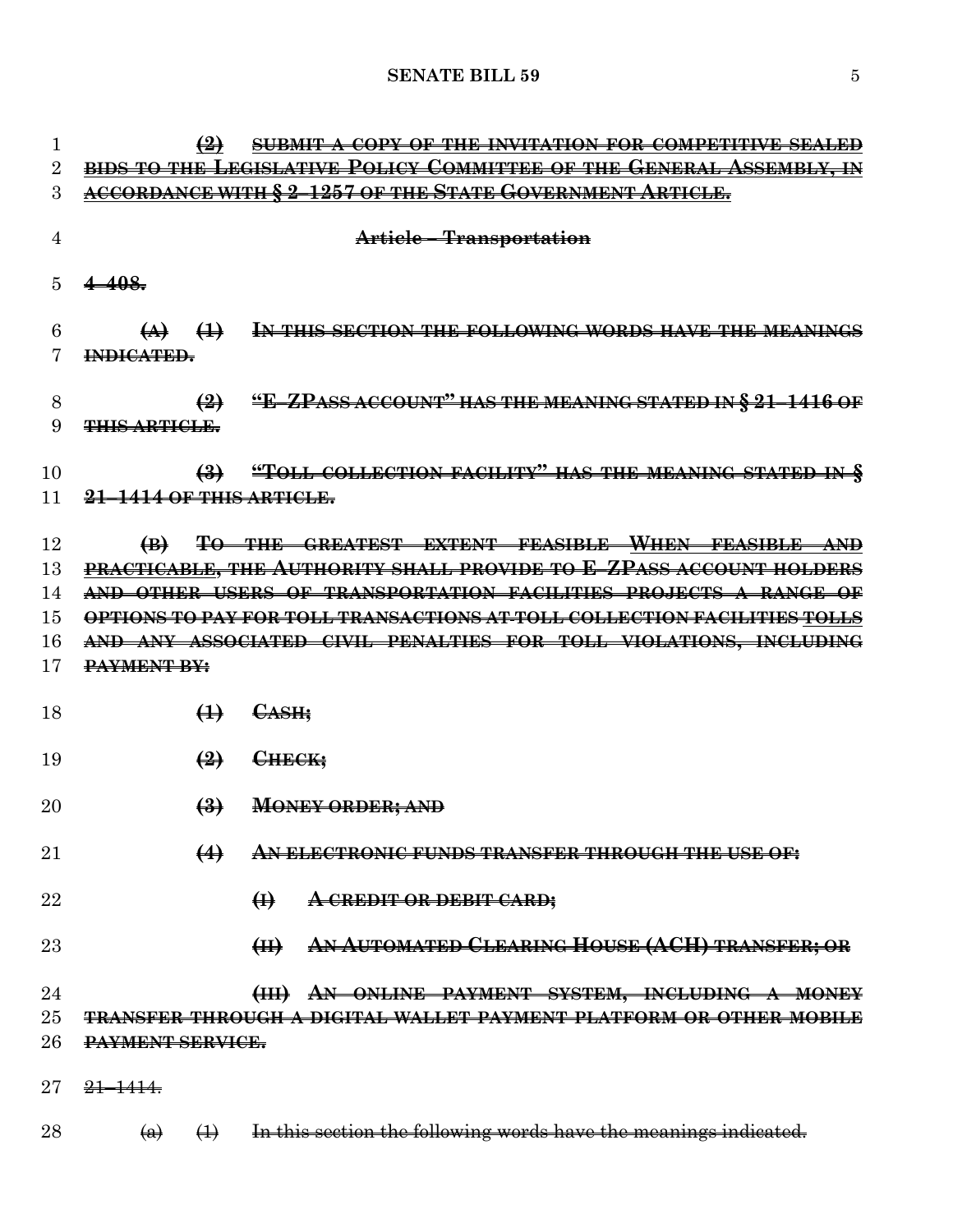|                 | 6                                                                                  | <b>SENATE BILL 59</b>                                                                                                                                                  |
|-----------------|------------------------------------------------------------------------------------|------------------------------------------------------------------------------------------------------------------------------------------------------------------------|
| 1               | $\left(\frac{1}{2}\right)$                                                         | "Authority" means the Maryland Transportation Authority.                                                                                                               |
| $\sqrt{2}$<br>3 | $\left(\frac{1}{2}\right)$                                                         | "Electronic toll collection" means a system in a toll collection facility<br>that is capable of collecting information from a motor vehicle for use in charging tolls. |
| 4<br>5          | $\leftrightarrow$<br>toll transaction.                                             | "Notice of toll due" or "notice" means an administrative notice of a video                                                                                             |
| 6               | $\left( 5 \right)$                                                                 | "Person alleged to be liable" means:                                                                                                                                   |
| 7<br>8          | $\bigoplus$<br>transaction; or                                                     | The registered owner of a motor vehicle involved in a video toll                                                                                                       |
| 9<br>10<br>11   | $\overline{a}$<br>regulations of the Authority.                                    | A person to whom a registered owner of a motor vehicle has<br>transferred liability for a video toll transaction in accordance with this section and the               |
| 12<br>13        | $\left( 6 \right)$                                                                 | "Recorded image" means an image of a motor vehicle passing through a<br>toll collection facility recorded by a video monitoring system:                                |
| 14              | $\Theta$ n:<br>$\bigoplus$                                                         |                                                                                                                                                                        |
| 15<br>16        | ╈<br><del>images;</del>                                                            | One or more photographs, micrographs, or electronic                                                                                                                    |
| 17              | $\frac{2}{2}$                                                                      | Videotape; or                                                                                                                                                          |
| 18              | <del>3.</del>                                                                      | Any other medium; and                                                                                                                                                  |
| 19<br>20<br>21  | $\left( \overline{u} \right)$<br>the motor vehicle.                                | Showing either the front or rear of the motor vehicle on at least<br>one image or portion of tape and clearly identifying the license plate number and state of        |
| 22<br>23<br>24  | $\leftrightarrow$<br>is responsible for motor vehicle registration.                | "Registered owner" means, with respect to a motor vehicle, the person<br>or persons designated as the registered owner in the records of the government agency that    |
| 25<br>26        | $\left(\frac{8}{2}\right)$<br>where a toll is incurred and is required to be paid. | "Toll collection facility" means any point on an Authority highway                                                                                                     |
| $27\,$<br>28    | $\bigoplus$<br>prescribed by the Authority in a notice of toll due.                | "Toll violation" means the failure to pay a video toll within the time                                                                                                 |
| 29<br>30<br>31  | transaction occurs.                                                                | (10) "Video monitoring system" means a device installed to work in<br>conjunction with a toll collection facility that produces a recorded image when a video toll     |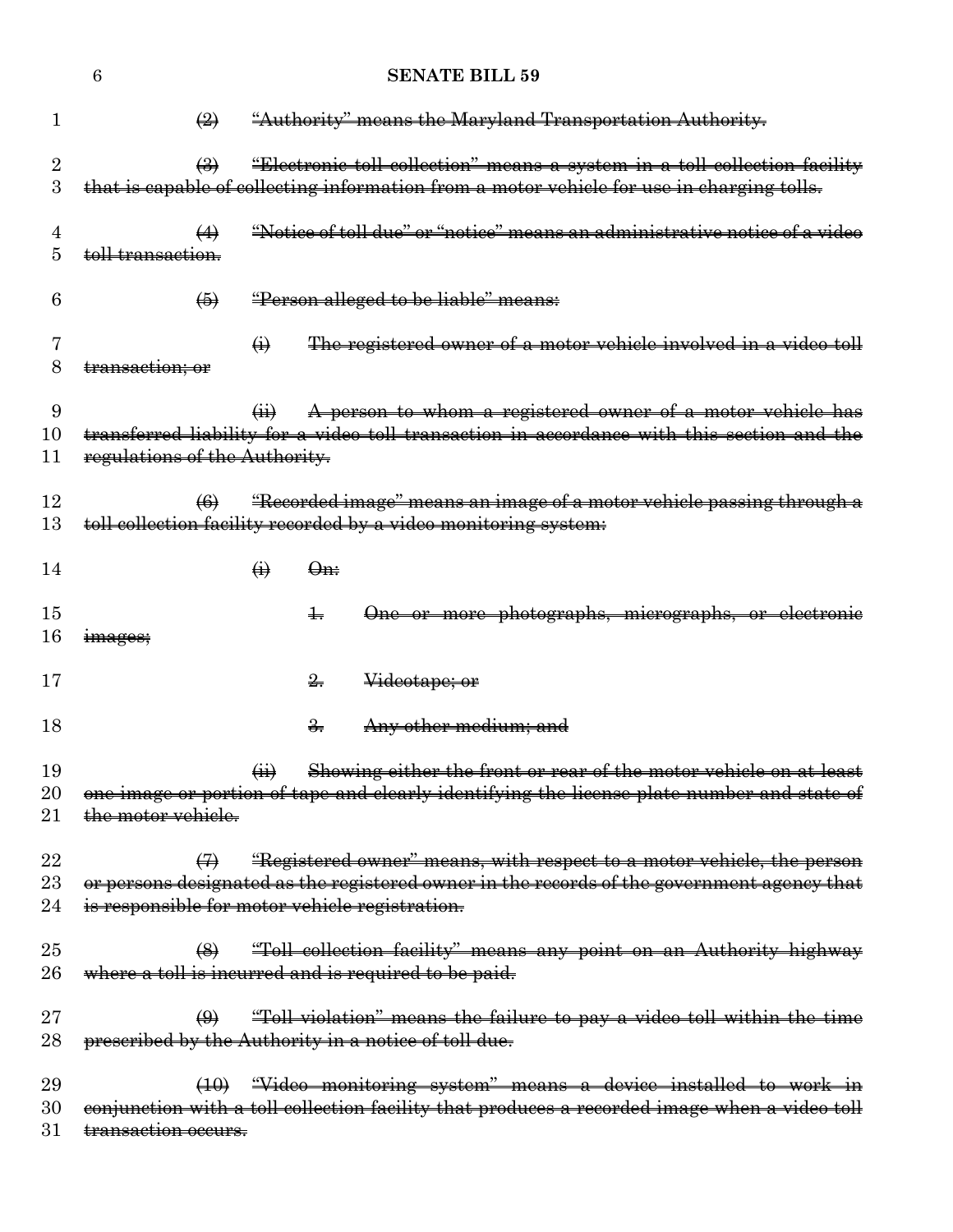1 (11) "Video toll" means the amount assessed by the Authority when a video 2 toll transaction occurs. 3 (12) "Video toll transaction" means any transaction in which a motor vehicle 4 does not or did not pay a toll at the time of passage through a toll collection facility with a 5 video monitoring system. 6 *Article – Transportation* 7 *21–1414.* 8 (b) (1) Except as provided in subsection (g) of this section, the registered owner 9 of a motor vehicle shall be liable to the Authority for payment of a video toll as provided for 10 in the regulations of the Authority. 11 (2) The Authority shall send the registered owner of a motor vehicle that 12 has incurred a video toll a notice of toll due. 13 (3) Except as provided in subsection (g) of this section, the person alleged 14 to be liable who receives a notice of toll due shall have at least 30 days to pay the video toll. 15  $\leftrightarrow$   $\leftrightarrow$   $\leftrightarrow$  Failure of the person alleged to be liable to pay the video toll under a 16 notice of toll due by the date stated on the notice shall constitute a toll violation subject to 17 a civil citation and a civil penalty, which shall be assessed 15 days after the toll violation 18 occurs, as provided for in the regulations of the Authority. 19 (2) A registered owner of a motor vehicle shall not be liable for a civil 20 penalty imposed under this section if the operator of the motor vehicle has been convicted 21 of failure or refusal to pay a toll under § 21–1413 of this subtitle for the same violation. 22  $\left(\mathrm{d}\right)$   $\left(\mathrm{1}\right)$  The Authority or its duly authorized agent shall send a citation via 23 first–class mail, no later than 60 days after the toll violation, to the person alleged to be 24 liable under this section. 25  $\left(2\right)$  Personal service of the citation on the person alleged to be liable shall 26 not be required, and a record of mailing kept in the ordinary course of business shall be 27 admissible evidence of the mailing of the notice of toll due and citation. 28 (3) A citation shall contain:  $29 \qquad \qquad (i) \qquad$  The name and address of the person alleged to be liable under  $30 \quad \text{this section}$ 31 (ii) The license plate number and state of registration of the motor 32 vehicle involved in the video toll transaction; 33 **(iii)** The location where the video toll transaction took place;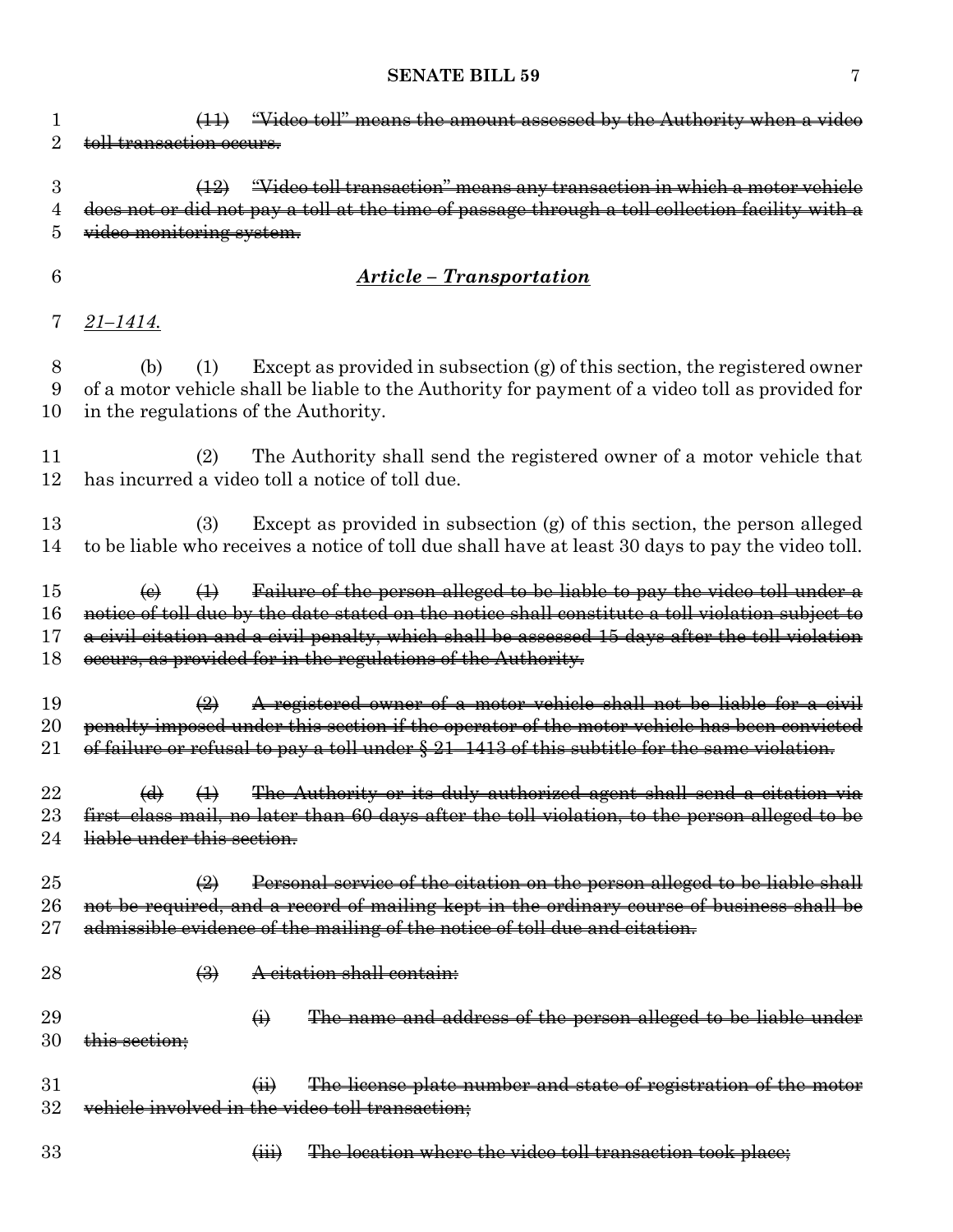| 1                                |                                    | $\left(\frac{1}{2}W\right)$              | The date and time of the video toll transaction;                                                                                                                                                                                                                                                                                                              |
|----------------------------------|------------------------------------|------------------------------------------|---------------------------------------------------------------------------------------------------------------------------------------------------------------------------------------------------------------------------------------------------------------------------------------------------------------------------------------------------------------|
| $\overline{2}$<br>3              | <del>the notice of toll due:</del> | $\leftrightarrow$                        | The amount of the video toll and the date it was due                                                                                                                                                                                                                                                                                                          |
| 4                                |                                    | $\left(\frac{1}{2} \right)$              | A copy of the recorded image;                                                                                                                                                                                                                                                                                                                                 |
| 5<br>6                           | penalty was assessed;              | $\left(\frac{1}{2} \right)$              | A statement that the video toll was not paid before the civil                                                                                                                                                                                                                                                                                                 |
|                                  |                                    | $\overline{(\overline{v}+\overline{u})}$ | <del>The amount of the civil penalty; and</del>                                                                                                                                                                                                                                                                                                               |
| 8                                |                                    | $\leftrightarrow$                        | The date by which the video toll and civil penalty must be paid.                                                                                                                                                                                                                                                                                              |
| 9                                | $\leftrightarrow$                  |                                          | A citation shall also include:                                                                                                                                                                                                                                                                                                                                |
| 10<br>11<br>12                   | eontested;                         | $\leftrightarrow$                        | Information advising the person alleged to be liable under this<br>section of the manner and the time in which liability alleged in the citation may be                                                                                                                                                                                                       |
| 13<br>14                         |                                    | $\overline{41}$                          | The statutory defenses described in subsection $(g)$ of this section<br>that were originally included in the notice of toll due; and                                                                                                                                                                                                                          |
| 15<br>16<br>17<br>18             |                                    | $\overline{(\mathbf{iii})}$              | A warning that failure to pay the video toll and civil penalty, to<br>contest liability in the manner and time prescribed, or to appear at a trial requested is an<br>admission of liability and a waiver of available defenses, and may result in the refusal or<br>suspension of the motor vehicle registration and referral for collection.                |
| 19<br>20                         | under this section may:            |                                          | A person alleged to be liable receiving the citation for a toll violation                                                                                                                                                                                                                                                                                     |
| $21\,$<br>$22\,$                 | θr                                 | $\bigoplus$                              | Pay the video toll and the civil penalty directly to the Authority;                                                                                                                                                                                                                                                                                           |
| 23                               |                                    | $\overline{a}$                           | Elect to stand trial for the alleged violation.                                                                                                                                                                                                                                                                                                               |
| 24<br>$25\,$<br>$26\,$<br>$27\,$ | $\left( 6 \right)$                 | $\Theta$                                 | If the person alleged to be liable under this section fails to elect<br>to stand trial or to pay the prescribed video toll and civil penalty within 30 days after<br>mailing of the citation, or is adjudicated to be liable after trial, or fails to appear at trial<br>after having elected to stand trial, the Authority or its duly authorized agent may: |
| $^{28}$<br>29                    | collection as provided by law; and |                                          | Collect the video toll and the civil penalty by any means of                                                                                                                                                                                                                                                                                                  |
| 30<br>$31\,$                     |                                    |                                          | Notify the Administration of the failure to pay the video<br>toll and civil penalty in accordance with subsection (i) of this section.                                                                                                                                                                                                                        |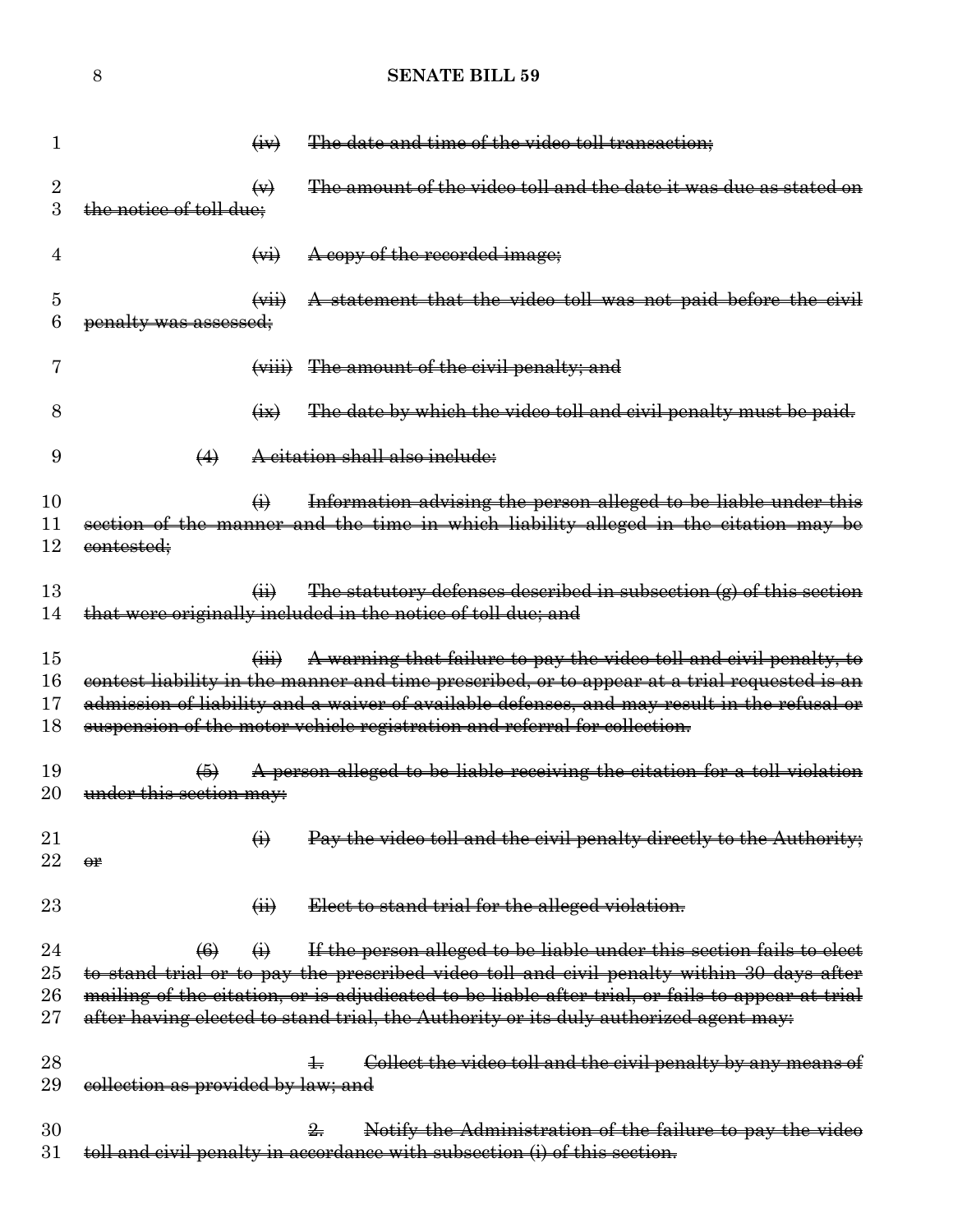| 1              |                                 |                            | No additional hearing or proceeding is required before the<br>$\overline{(+)}$                                                                                        |
|----------------|---------------------------------|----------------------------|-----------------------------------------------------------------------------------------------------------------------------------------------------------------------|
| $\overline{2}$ |                                 |                            | Administration takes action with respect to the motor vehicle of the registered owner under                                                                           |
| 3              | subsection (i) of this section. |                            |                                                                                                                                                                       |
|                |                                 |                            |                                                                                                                                                                       |
| 4<br>5         | (e)                             | $\leftrightarrow$          | A certificate alleging that a toll violation occurred and that the video<br>toll payment was not received before the civil penalty was assessed, sworn to or affirmed |
| 6              |                                 |                            | by a duly authorized agent of the Authority, based upon inspection of a recorded image and                                                                            |
| 7              |                                 |                            | electronic toll collection records produced by an electronic toll collection video monitoring                                                                         |
| 8              |                                 |                            | system shall be evidence of the facts contained therein and shall be admissible in any                                                                                |
| 9              |                                 |                            | proceeding alleging a violation under this section without the presence or testimony of the                                                                           |
| 10             |                                 |                            | duly authorized agent who performed the requirements under this section.                                                                                              |
|                |                                 |                            |                                                                                                                                                                       |
| 11             |                                 | $\left(\frac{2}{2}\right)$ | The citation, including the certificate, shall constitute prima facie                                                                                                 |
| 12             |                                 |                            | evidence of liability for the toll violation and civil penalty.                                                                                                       |
|                |                                 |                            |                                                                                                                                                                       |
| 13             | $\bigoplus$                     |                            | Adjudication of liability under this section:                                                                                                                         |
|                |                                 |                            |                                                                                                                                                                       |
| 14             |                                 | $\bigoplus$                | Shall be based upon a preponderance of evidence;                                                                                                                      |
| 15             |                                 | $\left(\frac{1}{2}\right)$ | May not be deemed a conviction of a registered owner of a motor vehicle                                                                                               |
| 16             |                                 |                            | under the Motor Vehicle Code:                                                                                                                                         |
|                |                                 |                            |                                                                                                                                                                       |
| 17             |                                 | $\left(\frac{1}{2}\right)$ | May not be made part of the registered owner's motor vehicle operating                                                                                                |
| 18             | record; and                     |                            |                                                                                                                                                                       |
|                |                                 |                            |                                                                                                                                                                       |
| 19             |                                 | $\leftrightarrow$          | May not be considered in the provision of motor vehicle insurance                                                                                                     |
| $20\,$         | eoverage.                       |                            |                                                                                                                                                                       |
| 21             | $\left( \bigoplus \right)$      | $\bigoplus$                | If, at the time of a video toll transaction, a motor vehicle is operated by                                                                                           |
| 22             |                                 |                            | a person other than the registered owner without the express or implied consent of the                                                                                |
| $\rm 23$       |                                 |                            | registered owner, and if the registered owner by the date stated on the notice of toll due                                                                            |
| 24             |                                 |                            | provides the Authority or its duly authorized agent with a notarized admission by the                                                                                 |
| 25             |                                 |                            | person accepting liability which shall include that person's name, address, and driver's                                                                              |
| 26             |                                 |                            | license identification number, then the person accepting liability shall be liable under this                                                                         |
| $27\,$         |                                 |                            | section and shall be sent a notice of toll due.                                                                                                                       |
|                |                                 |                            |                                                                                                                                                                       |
| 28             |                                 | $\left(\frac{1}{2}\right)$ | If the registered owner is a lessor of motor vehicles, and at the time of                                                                                             |
| 29             |                                 |                            | the video toll transaction the motor vehicle involved was in the possession of a lessee, and                                                                          |
| 30             |                                 |                            | the lessor by the date stated on the notice of toll due provides the Authority or its duly                                                                            |
| $31\,$         |                                 |                            | authorized agent with a copy of the lease agreement or other documentation acceptable to                                                                              |
| $32\,$         |                                 |                            | the Authority identifying the lessee, including the person's name, address, and driver's                                                                              |
| 33             |                                 |                            | license identification number or federal employer identification number, then the lessee                                                                              |
| 34             |                                 |                            | shall be liable under this section and shall be sent a notice of toll due.                                                                                            |
|                |                                 |                            |                                                                                                                                                                       |

35 (3) If the motor vehicle involved in a video toll transaction is operated using 36 a dealer or transporter registration plate, and at the time of the video toll transaction the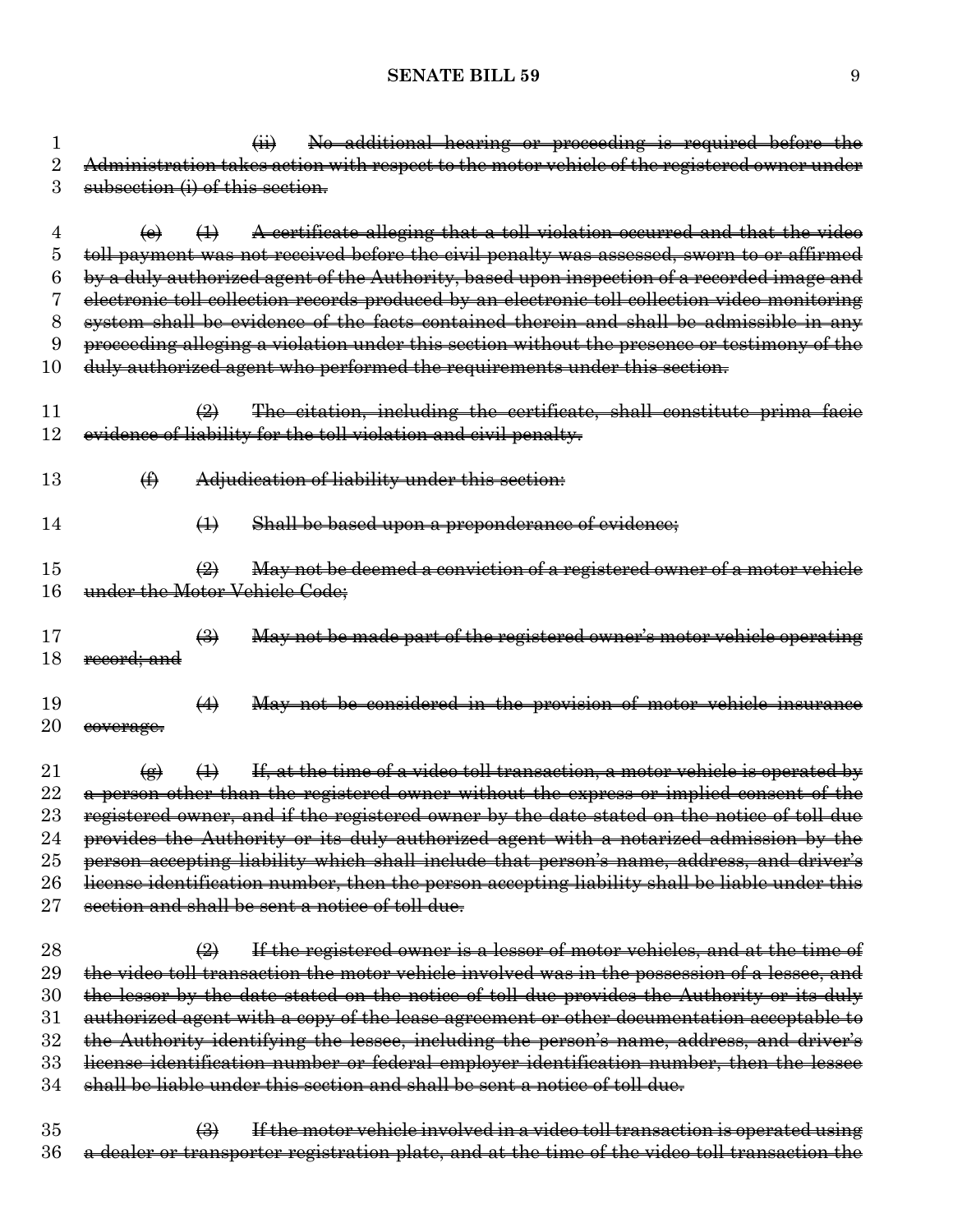motor vehicle was under the custody and control of a person other than the owner of the dealer or transporter registration plate, and if the owner of the dealer or transporter registration plate by the date stated on the notice of toll due provides to the Authority or its duly authorized agent a copy of the contractual agreement or other documentation acceptable to the Authority identifying the person, including the person's name, address, and driver's license identification number, who had custody and control over the motor vehicle at the time of the video toll transaction, then that person and not the owner of the dealer or transporter registration plate shall be liable under this section and shall be sent a notice of toll due. 10 (4) If a motor vehicle or registration plate number is reported to a law enforcement agency as stolen at the time of the video toll transaction, and the registered 12 owner by the date stated on the notice of toll due provides to the Authority or its duly 13 authorized agent a copy of the police report substantiating that the motor vehicle was stolen 14 at the time of the video toll transaction, then the registered owner of the motor vehicle is not liable under this section. (h) **(1) THE AUTHORITY MAY REFER: (I) REFER A DELINQUENT ACCOUNT FOR UNPAID VIDEO TOLLS AND ASSOCIATED CIVIL PENALTIES TO THE CENTRAL COLLECTION UNIT FOR COLLECTION; AND (II) RECALL A DELINQUENT ACCOUNT FROM THE CENTRAL COLLECTION UNIT. (2) THE AUTHORITY SHALL RECALL A DELINQUENT ACCOUNT FROM THE CENTRAL COLLECTION UNIT IF: (I) THE DELINQUENT ACCOUNT EXCEEDS \$300 IN UNPAID VIDEO TOLLS AND ASSOCIATED CIVIL PENALTIES; AND (II) THE PERSON ASSOCIATED WITH THE DELINQUENT ACCOUNT AGREES TO PAY THE UNPAID VIDEO TOLLS AND ASSOCIATED CIVIL PENALTIES DIRECTLY TO THE AUTHORITY UNDER AN INSTALLMENT PLAN AGREEMENT OFFERED BY THE AUTHORITY UNDER SUBSECTION (J) OF THIS SECTION. (3)** Notwithstanding any other provision of law, until the Authority refers the debt to the Central Collection Unit **OR AFTER THE AUTHORITY HAS RECALLED A DELINQUENT ACCOUNT FROM THE CENTRAL COLLECTION UNIT**, the Authority **[**may**]: (I)** *(1)* **MAY** waive any portion of the video toll due or civil penalty

assessed under this section**; AND**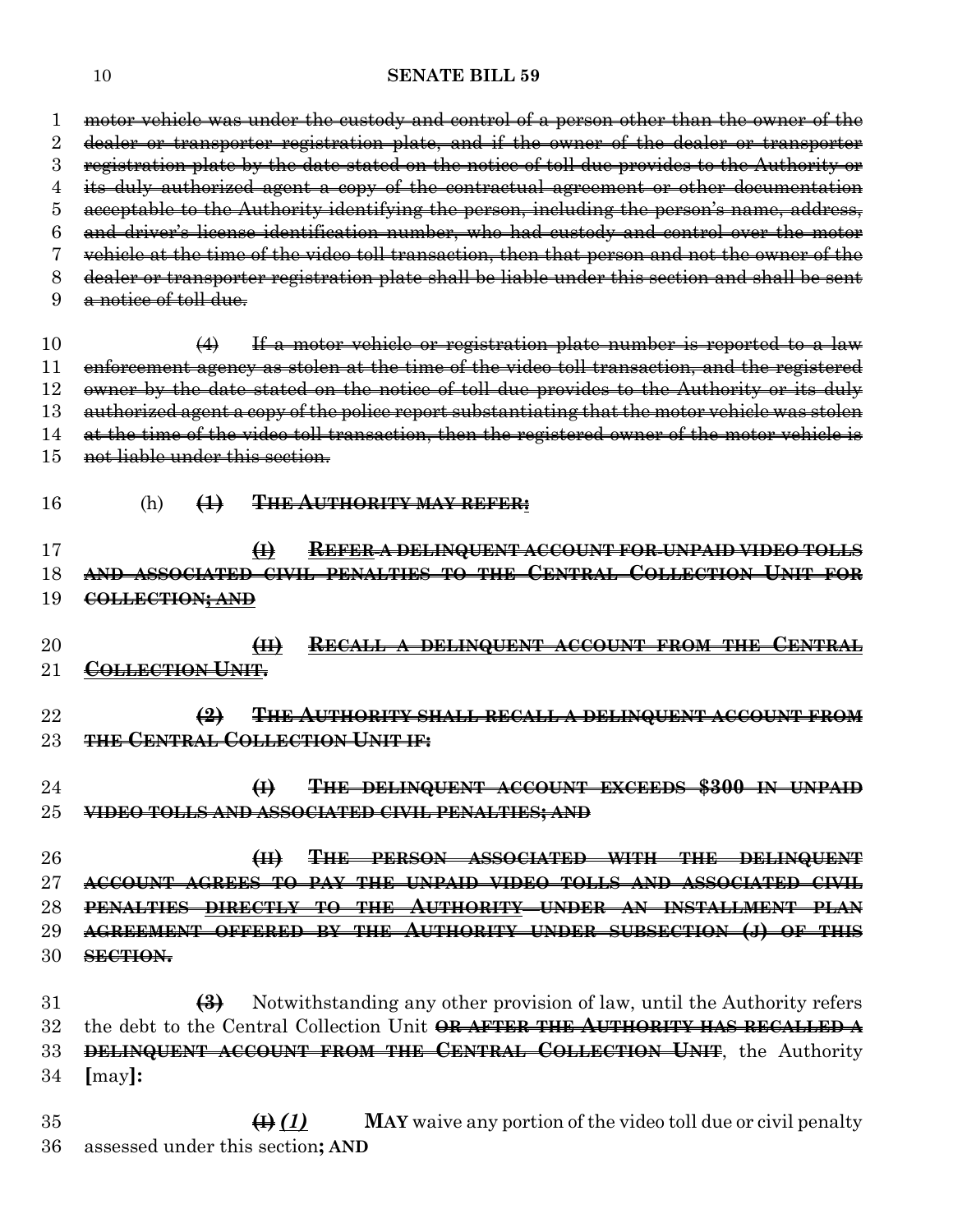**(II) SHALL WAIVE ANY CIVIL PENALTY ASSESSED UNDER THIS SECTION IF: 1. THE NOTICE OF TOLL DUE FOR THE VIDEO TOLL IN QUESTION WAS SENT TO THE PERSON ALLEGED TO BE LIABLE MORE THAN 60 DAYS AFTER THE VIDEO TOLL TRANSACTION; AND 2. THE AUTHORITY IS RESPONSIBLE FOR THE DELAY IN THE TIMELY PROCESSING OF THE VIDEO TOLL TRANSACTION DUE TO COVID–19–RELATED OR OTHER FACTORS**. **(II)** *(2)* **SHALL WAIVE***: (I) WAIVE* **THE CIVIL PENALTY ASSOCIATED WITH A VIDEO TOLL ON PAYMENT OF THE VIDEO TOLL IN ACCORDANCE WITH THE AUTHORITY'S CUSTOMER ASSISTANCE PLAN AS APPROVED BY THE AUTHORITY ON FEBRUARY 24, 2022***; AND (II) REIMBURSE ANY CIVIL PENALTY PAID IN ERROR UNDER THE PLAN***.**  $\qquad \qquad (i) \qquad (1) \qquad$  The Administration shall refuse or suspend the registration of a motor vehicle that incurs a toll violation under this section if: (i) The Maryland Transportation Authority notifies the Administration that a registered owner of the motor vehicle has been served with a citation 20 in accordance with this section and has failed to: 21 1. Pay the video toll and the civil penalty for the toll violation 22 by the date specified in the citation; and 23 23 2. Contest liability for the toll violation by the date identified 24 and in the manner specified in the citation; or (ii) The Maryland Transportation Authority or the District Court 26 notifies the Administration that a person who elected to contest liability for a toll violation 27 under this section has failed to: 28 1. Appear for trial or has been determined to be guilty of the 29 toll violation; and 2. Pay the video toll and civil penalty.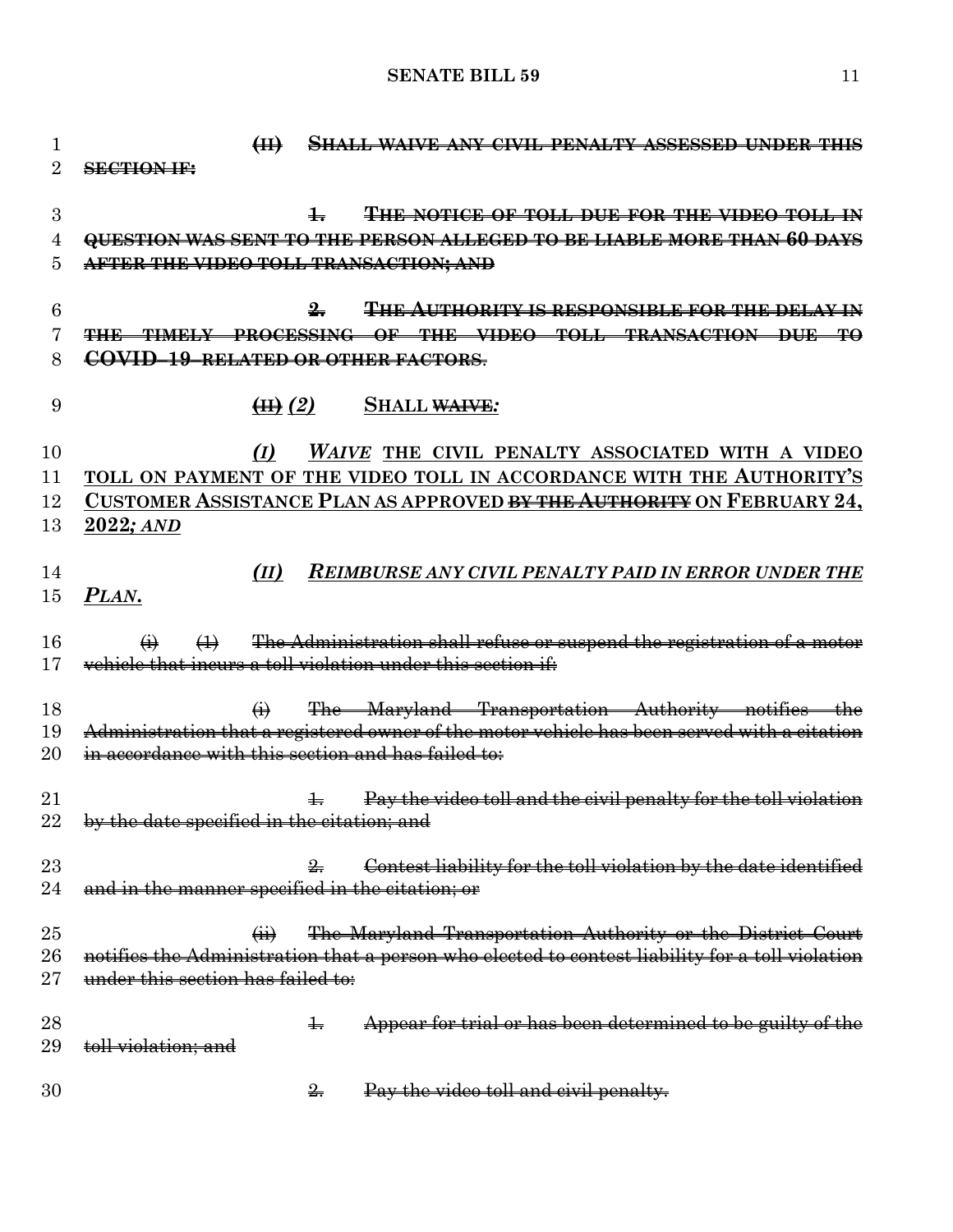|          | In conjunction with the Maryland Transportation Authority, the<br>$\left(\frac{2}{2}\right)$          |
|----------|-------------------------------------------------------------------------------------------------------|
| $\rm{2}$ | Administration may adopt regulations and develop procedures to carry out the refusal or               |
| 3        | suspension of a registration under this subsection.                                                   |
| 4        | The procedures in this subsection are in addition to any other penalty<br>$\leftrightarrow$           |
| 5        | provided by law for a toll violation under this section.                                              |
|          |                                                                                                       |
| 6        | This subsection may be applied to enforce a reciprocal agreement<br>$\leftrightarrow$                 |
| 7        | entered into by the State and another jurisdiction in accordance with $\S 21-1415$ of this            |
| 8        | <del>subtitle.</del>                                                                                  |
|          |                                                                                                       |
| 9        | <b>THE AUTHORITY SHALL OFFER AN INSTALLMENT</b><br>$\bigoplus$<br>$\bigoplus$<br>$\pm$<br>$\biguplus$ |
| 10       | <u>PLAN AGREEMENT TO A PERSON ALLEGED TO BE LIABLE UNDER THIS SECTION FOR</u>                         |
| 11       | <b>PAYMENT OF UNPAID VIDEO TOLLS AND ANY ASSOCIATED CIVIL PENALTIES THAT</b>                          |
| 12       | <b>TOTAL AT LEAST \$300.</b>                                                                          |
|          |                                                                                                       |
| 13       | $2-$<br><b>THE AUTHORITY MAY NOT OFFER MORE THAN ONE</b>                                              |
| 14       | <u>INSTALLMENT PLAN AGREEMENT TO A PERSON ALLEGED TO BE LIABLE UNDER THIS</u>                         |
| 15       | <u>SECTION FOR PAYMENT OF THE SAME UNPAID VIDEO TOLLS AND ASSOCIATED CIVIL</u>                        |
| 16       | PENALTIES.                                                                                            |
|          |                                                                                                       |
| 17       | AN INSTALLMENT PLAN AGREEMENT UNDER THIS<br>H                                                         |
| 18       | PARAGRAPH SHALL REQUIRE THE PERSON ALLEGED TO BE LIABLE TO MAKE                                       |
| 19       | MONTHLY INSTALLMENT PAYMENTS OF 10% PER MONTH ON UNTIL THE TOTAL                                      |
| 20       | AMOUNT OF THE UNPAID VIDEO TOLLS AND ANY ASSOCIATED CIVIL PENALTIES                                   |
| $\rm 21$ | OWED BY THE PERSON ARE PAID.                                                                          |
| 22       | (III) THE AUTHORITY MAY CHARGE AN ADMINISTRATIVE FEE                                                  |
| 23       | FOR AN INSTALLMENT PLAN AGREEMENT ON THE TOTAL AMOUNT OWED, NOT TO                                    |
| 24       | EXCEED THE FEE AUTHORIZED BY THE CENTRAL COLLECTION UNIT FOR AN                                       |
| $25\,$   | INSTALLMENT PLAN AGREEMENT.                                                                           |
|          |                                                                                                       |
| 26       | (HH)(W)<br><b>IF A PERSON FAILS TO PAY VIDEO TOLLS AND CIVIL</b>                                      |
| $27\,$   | PENALTHES OWED IN ACCORDANCE                                                                          |
| 28       | <del>INSTALLMENT</del>                                                                                |
| 29       | <del>CANCEL THE AGREEMENT</del><br><u>-AND REFER THE UNPAID TOLLS AND PENALTIES AMOUNT</u>            |
| 30       | <u>'ENTRAL COLLECTION UNIT FOR COLLECTION.</u>                                                        |
|          |                                                                                                       |
| 31       | $\leftrightarrow$<br><del>DEFAULTS ON AN</del>                                                        |
| $32\,$   |                                                                                                       |
| 33       |                                                                                                       |
| 34       |                                                                                                       |
| 35       | REFUSE OR SUSPEND THE REGISTRATION OF THE MOTOR VEHICLE.                                              |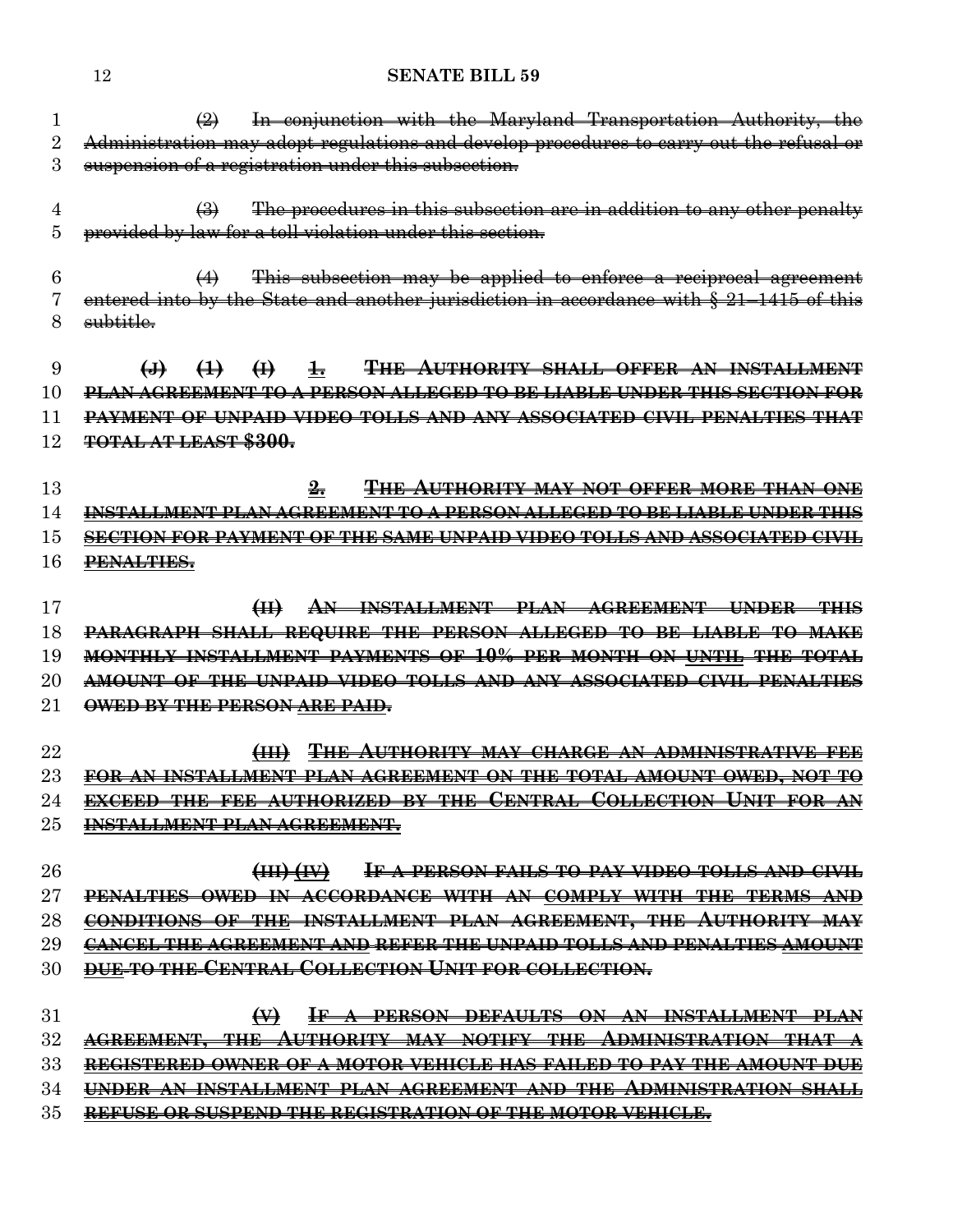**(2) (I) 1. IN THIS PARAGRAPH THE FOLLOWING WORDS HAVE THE MEANINGS INDICATED. 2. "BACKLOG TOLL CHARGE" MEANS A TOLL FOR PASSAGE OF A MOTOR VEHICLE THROUGH A TOLL COLLECTION FACILITY THAT IS PROCESSED AND BILLED TO AN E–ZPASS ACCOUNT OR A PAY–BY–PLATE ACCOUNT HOLDER MORE THAN 60 DAYS AFTER THE TOLL TRANSACTION OCCURRED DUE TO COVID–19–RELATED OR OTHER FACTORS FOR WHICH THE AUTHORITY IS RESPONSIBLE. 3. "E–ZPASS ACCOUNT" HAS THE MEANING STATED IN § 21–1416 OF THIS SUBTITLE. 4. "PAY–BY–PLATE ACCOUNT" MEANS AN ARRANGEMENT IN WHICH A TOLL INCURRED FOR PASSAGE OF A MOTOR VEHICLE THROUGH A TOLL COLLECTION FACILITY BY ELECTRONIC TOLL COLLECTION THROUGH THE USE OF A VIDEO MONITORING SYSTEM IS BILLED TO A CREDIT CARD OF A PERSON LINKED TO THE REGISTERED LICENSE PLATE OF THE MOTOR VEHICLE UNDER AN AGREEMENT BETWEEN THE AUTHORITY AND THE PERSON. (II) IF THE AUTHORITY BILLS AN E–ZPASS ACCOUNT HOLDER OR A PAY–BY–PLATE ACCOUNT HOLDER A SUM TOTAL OF BACKLOG TOLL CHARGES OF \$300 OR MORE, THE AUTHORITY SHALL OFFER THE ACCOUNT HOLDER AN OPTION TO BE BILLED FOR THE BACKLOG TOLL CHARGES IN MONTHLY INSTALLMENT AMOUNTS OF 10% PER MONTH ON THE TOTAL BACKLOG TOLL CHARGES OWED BY THE ACCOUNT HOLDER. (3) (2) THE AUTHORITY SHALL: (I) ALLOW PERSONS TO APPLY FOR THE INSTALLMENT PLAN AGREEMENT AND INSTALLMENT BILLING OPTIONS OFFERED UNDER THIS SUBSECTION ON THE AUTHORITY'S WEBSITE; AND (II) ACCEPT AS SUFFICIENT AN ATTESTATION FROM AN APPLICANT THAT THE APPLICANT QUALIFIES FOR AN INSTALLMENT PLAN AGREEMENT OR INSTALLMENT BILLING OPTION OFFERED UNDER THIS SUBSECTION WHEN APPROVING ELIGIBILITY FOR THE OPTION.** 31 SECTION 2. AND BE IT FURTHER ENACTED, That, on or before January 1, 2023 *October 1, 2022*, the Maryland Transportation Authority shall notify any individual who paid a civil penalty during the toll deferral period *in error under the Authority's Customer Assistance Plan as approved on February 24, 2022*, and is eligible for reimbursement of the amount paid.